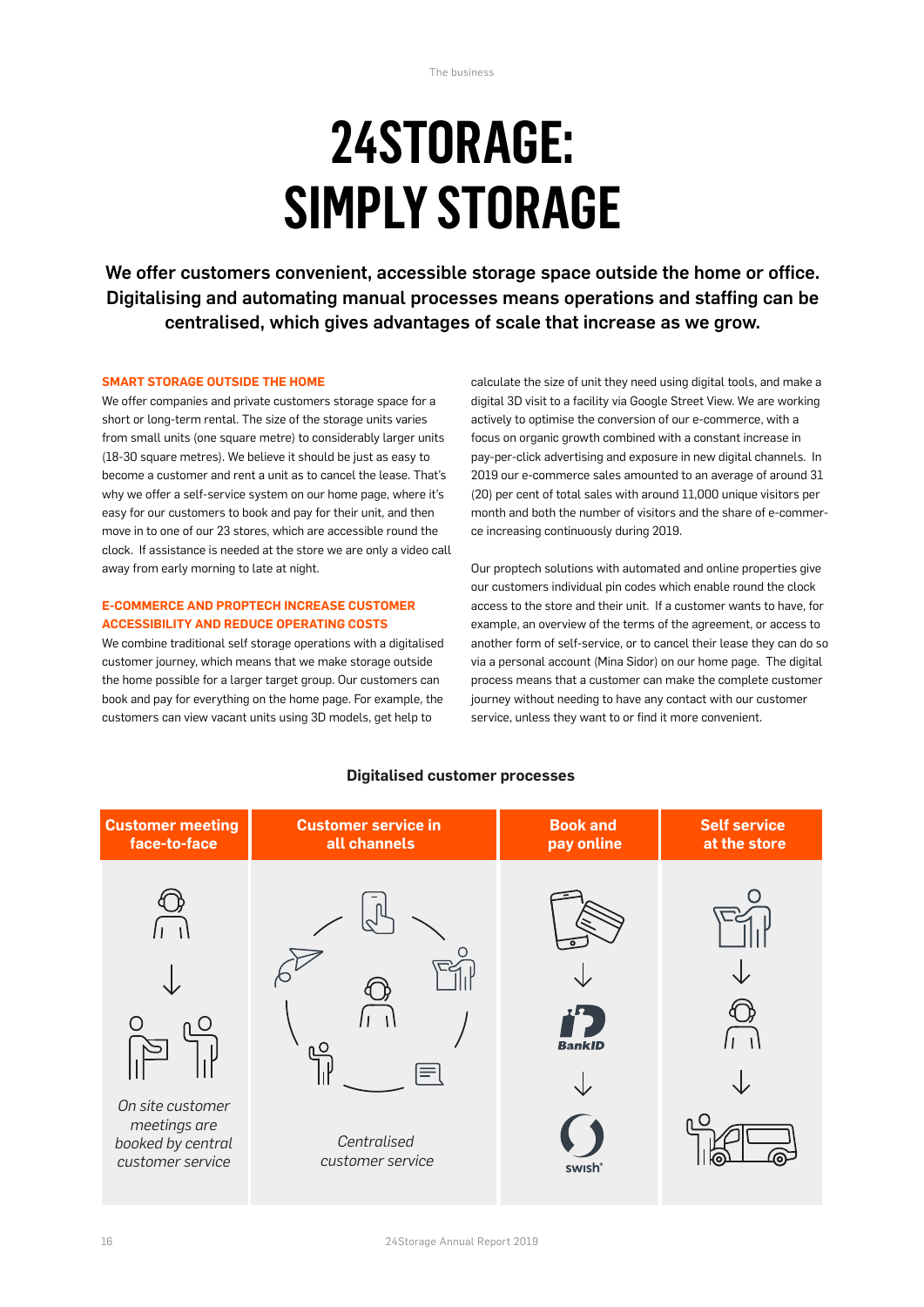

#### **OUR CUSTOMERS**

We have over 6,000 customers, of whom around 15 per cent are companies and around 85 per cent are private customers aged 20-79, with the 35-64 age group over-represented. The needs of this customer group are driven primarily by dynamic life changes that lead to a move or a change in living circumstances, such as moving in with a partner, separating, or welcoming a new member of the family. It is becoming much less common to move to a new home after retirement. The older people become the more possessions they accumulate. This group is also a separate target group for us in the private segment. The most common segments in the group of business customers are people who work in sales, accountants, tradespeople and wholesalers, who are often also e-commerce traders.

#### **BETTER ACCESS WITH CENTRALISED STAFFING**

In 2018 we launched a central call centre, which has meant we can offer better access to personal customer service than our closest competitors. Our call centre handles both sales and support. In addition, we offer our customers video calls via the video booths placed in the stores. Channels for customer service are offered via voice and video conversation, chat and social media.

### **COLLABORATION FOR GREATER CUSTOMER VALUE AND RECOGNITION**

We work continuously to identify new collaboration partners and develop those we already have. Our collaborations have two main purposes: to build brand recognition by coming out onto new channels and to create direct customer benefit by solving more of the customer's problems through a partnering service.

One example where we are building brand recognition is our collaboration with real estate agents. Our network of collaboration partners has grown strongly during 2019. During the year we have signed a number of new collaboration agreements with real estate agents at both local and national level. The collaboration means that our partners offer their end customers removals storage at their local 24Storage facility in conjunction with the estate agent's assignment. We also have new collaborations with home improvers, sports clubs, boat clubs and membership clubs within the media where, for example, we offer membership networks discounts on storage.

Our second focus in establishing collaboration is to increase customer value. We are constantly searching for new and better ways to solve our customers' storage-related problems. In October 2019 we established a national collaboration with the trailer company Freetrailer. Through our collaboration we can now offer our customers free rental of trailers at selected stores. Market surveys from 2019 show that this collaboration has been appreciated, with both a high rate of rental and experienced added customer value.

#### **A SAFE STORAGE PLACE**

We want all our customers to feel safe, so when we enter into a lease we require the customer to have insurance protection for everything they store in their unit. As a supplementary service, we offer customers the opportunity to sign up for our insurance protection, which has been specifically produced for storage outside the home, since traditional home insurance often does not include such protection. Through our collaboration with a specialised insurance partner we offer our customers insurance protection that covers, for example, fire, water leaks, pest damage and burglary. At the end of 2019 around 75 per cent of our customers had chosen this additional protection. A customer who chooses not to take part in the insurance protection we have arranged must prove that they have other insurance before the agreement can be signed.



#### **Customer distribution**

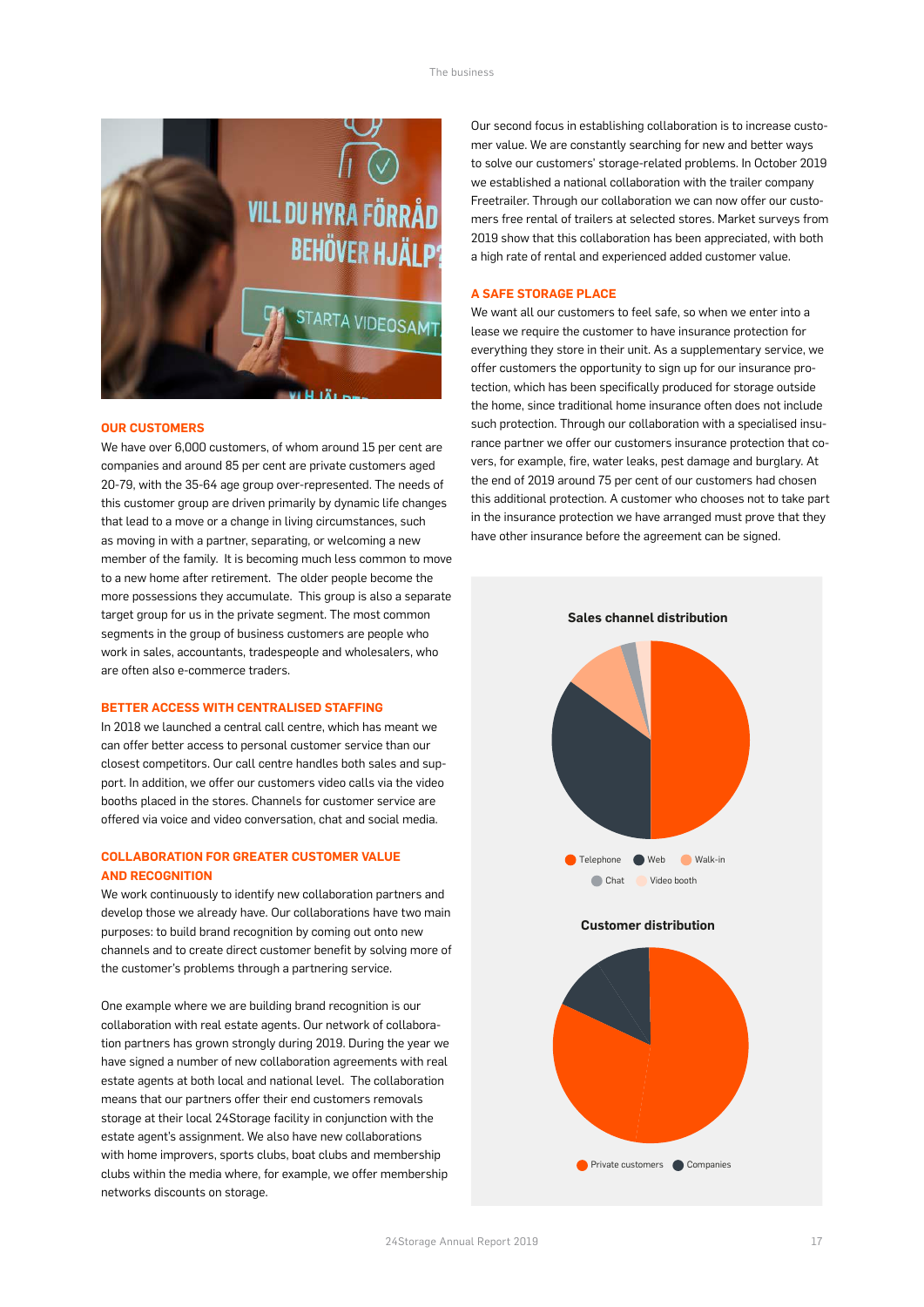## **24Storage Smart facility**



# **SMART FACILITY GIVES BETTER CONTROL AND ACCESSIBILITY**

From the outset, we have equipped our stores with the technology to manage and control them centrally. Our proptech solutions allow us to offer customer service that is both present and scalable, and efficient property management. In many ways, this is the key to our ability to run a successful customer service through central staffing of the stores. The technology in the facilities has been updated during 2019 and new routines and ways of working have been implemented. Systems and functions used in property management include control systems with sensors to monitor temperature and humidity. Passage and video surveillance systems are used widely to allow new customers to view the facilities and to make virtual tours.

#### **OUR REAL ESTATE PORTFOLIO**

At 31 December 2019 our real estate portfolio comprised 23 storage facilities in operation with more than 10,000 units representing just over 53,000 square metres of lettable space. Each facility has, on average, a lettable space of around 2,300 square metres. In addition, we own a number of project properties.

The total value of our real estate portfolio amounted at the end of 2019 to 1,141.5 MSEK, an increase of 152.3 MSEK on the previous year. The property valuation has been made through the measurement of the fair value of each property by independent valuers. See Note 14 on page 71.

Our units vary in size from 1 up to around 30 square metres, either inside a store or outside with direct access. A small unit (one square metre) normally holds 15 packing boxes while a large unit (18 square metres) holds considerably more. The number of units varies from property to property and the most common type of unit let is 4.5 square metres.

We focus on the metropolitan regions:

- Stockholm region: 14 stores with 5,237 units.
- Gothenburg region: 7 stores with 3,827 units.
- Malmö region: 2 stores with 1,061 units.

During 2019 we opened three new storage facilities. In April we opened a second store in Malmö (phase 1 of 2, phase 2 will open in 2020), in September we opened a second store in Vallentuna and in November a second store was opened in Borås. During 2019 a total of 8,300 lettable square metres were added.

A further two stores are due to open during 2020, one in Uppsala and one in Vällingby, Stockholm. Projects that have already been approved will mean an increase of just over 9,700 square metres of lettable space in 2020 to be added to our current 53,400.

An overview of the geographical distribution of open storage facilities, storage facilities under construction/development and storage facilities which have been approved but not yet commenced is given on the following pages.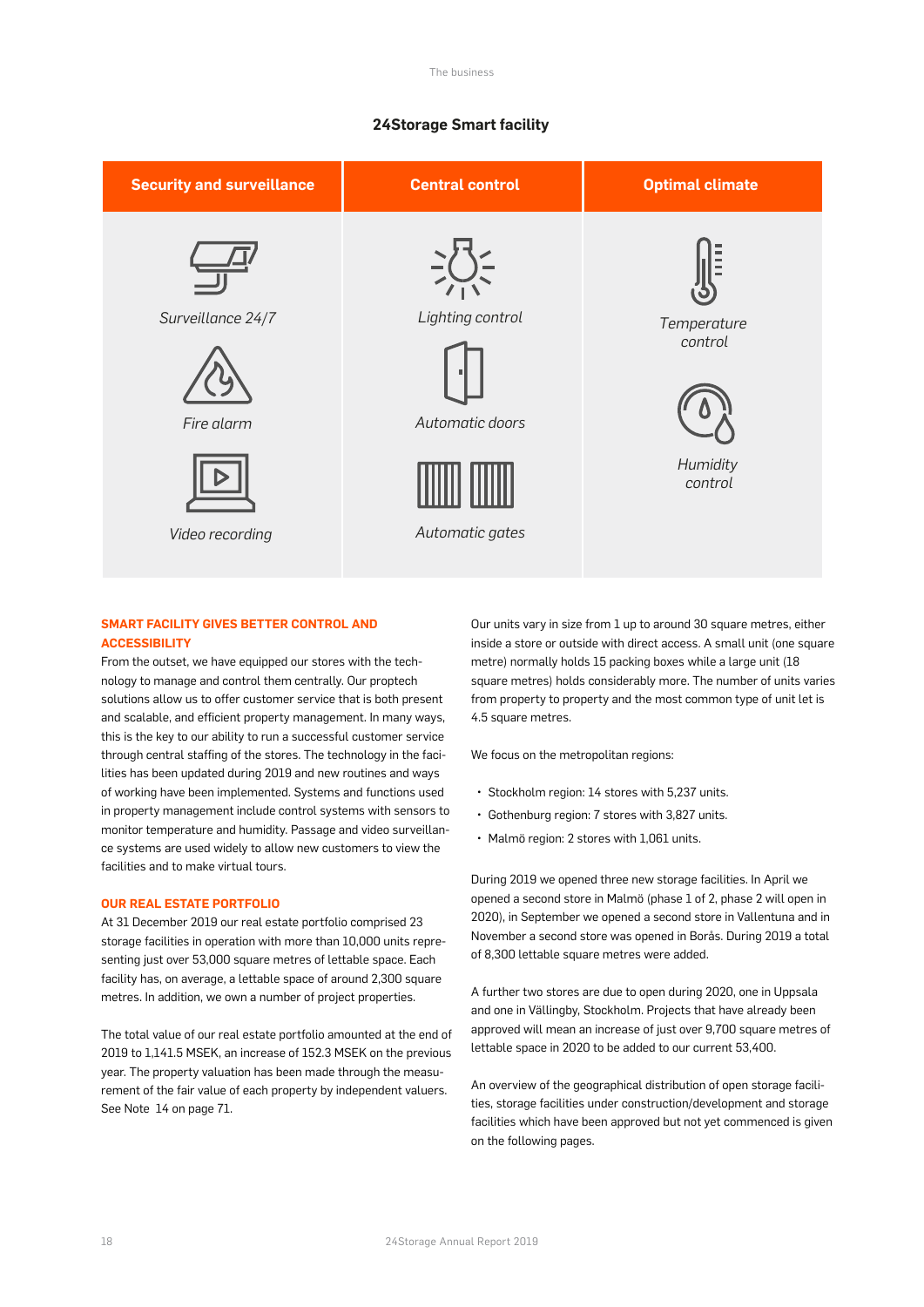**OUR REAL ESTATE PORTFOLIO 10,000 23 1.1** Storage facilities Bn SEK in property value **53,000 1,900 70%** m<sup>2</sup> lettable space SEK in rental income/m<sup>2</sup> **Occupancy ATT AND MSIORAGE ZISTORAGE** Adductor 24Storage Annual Report 2019 19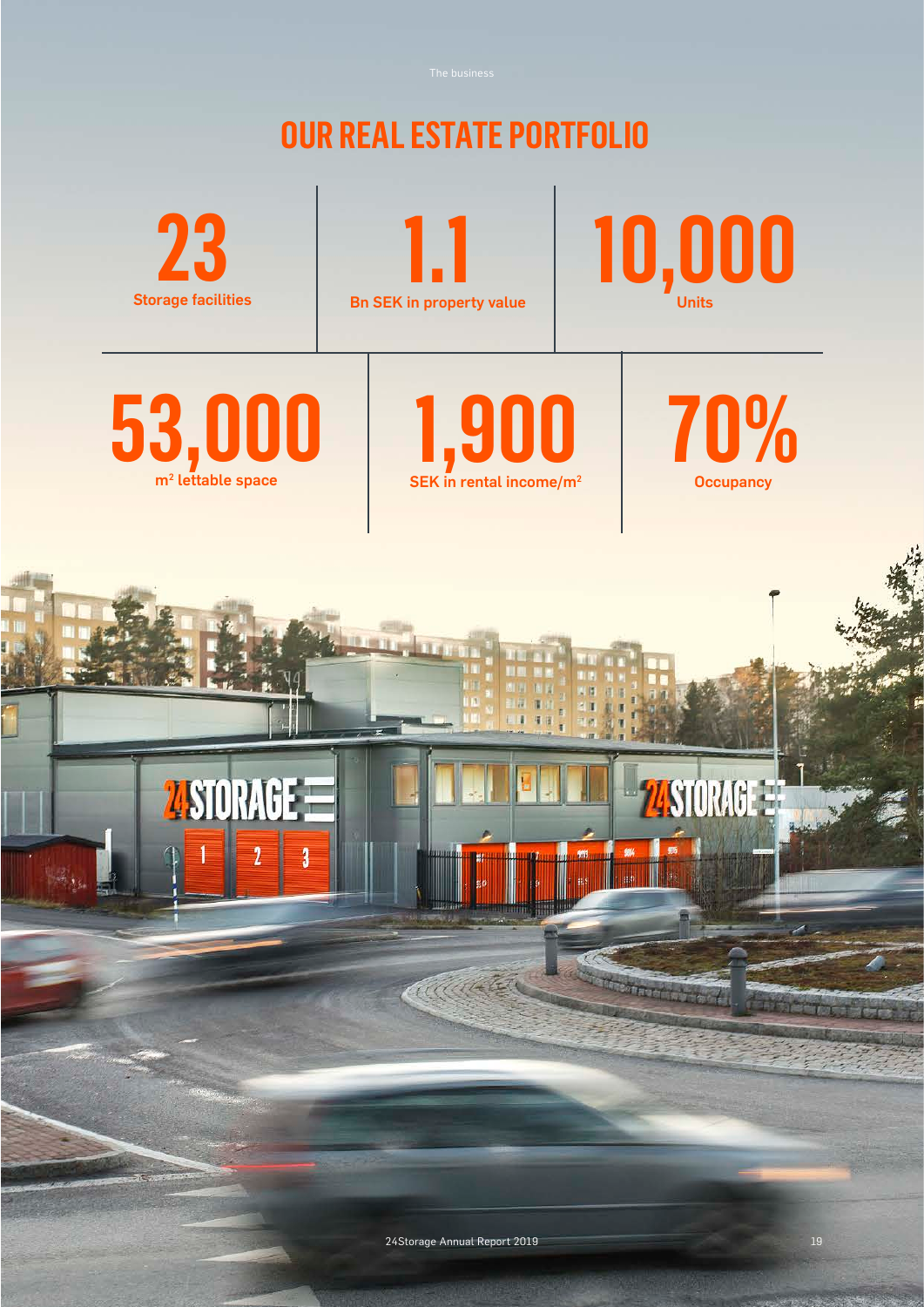The business

# **23 FACILITIES IN 3 METROPOLITAN REGIONS**

We own, operate and develop our own self-storage facilities throughout Sweden, with the focus on the growth regions of Stockholm, Gothenburg and Malmö. We have 23 facilities in operation and two facilities we plan to open during 2020.

# **STOCKHOLM**

**ALVIK** *Drottningholmsvägen 195* No. of units: **504** Lettable area: **1,943 m2**

**HANDEN** *Träffgatan 7* No. of units: **714** Lettable area: **3,573 m2**

**BROMMA** *Karlsbodavägen 2* No. of units: **206** Lettable area: **744 m2**

**KALLHÄLL** *Skarprättarvägen 26* No. of units: **698** Lettable area: **3,758 m2**

**ESKILSTUNA** *Langsgatan 3* No. of units: **256** Lettable area: **1,277 m2**

**KUNGSHOLMEN** *Wargentinsgatan 7* No. of units: **122** Lettable area: **348 m2**

**SUNDBYBERG LILLA ALBY** *Albygatan 123* No. of units: **318** Lettable area: **1,012 m2**

**TYRESÖ** *Siklöjevägen 5* No. of units: **417** Lettable area: **1,826 m2**

**ORMINGE** *Telegramvägen 48* No. of units: **650** Lettable area: **3,186 m2**

**SUNDBYBERG TULE** *Skogsbacken 2* No. of units: **123** Lettable area: **449 m2**

*Brahevägen 3-5, Slottsvägen 7, 14* No. of units: **428** Lettable area: **1,929 m2**

**SOLNA**

**TUMBA** *Länsmansvägen 15* No. of units: **183** Lettable area: **1,176 m2**

**VALLENTUNA BÄLLSTA** *Fågelsångsvägen 5* No. of units: **257** Lettable area: **1,184 m2**

**VALLENTUNA CENTRUM** *Olsborgsvägen 13* No. of units: **361** Lettable area: **2,482 m2**

# **GOTHENBURG MALMÖ**

**BORÅS REGEMENTET** *Göteborgsvägen 25* No. of units: **418** Lettable area: **2,624 m2**

**BORÅS TULLEN** *Teknikgatan 5* No. of units: **201** Lettable area: **1,111 m2**

**HISINGS BACKA** *Exportgatan 31A* No. of units: **700** Lettable area: **4,331 m2**

**KUNGSBACKA HEDE + VARLA** *Göteborgsvägen 180, Magasinsgatan 12B* No. of units: **751** Lettable area: **4,910 m2**

**KUNGÄLV** *Västra Porten 2*  No. of units: **674** Lettable area: **3,250 m2**

**TROLLHÄTTAN** *Betongvägen 13* No. of units: **763** Lettable area: **4,138 m2**

**UDDEVALLA**

*Schillers väg 1* No. of units: **320** Lettable area: **1,902 m2**

**MALMÖ CENTRUM** *Lundavägen 54* No. of units: **767** Lettable area: **4,499 m2**

**MALMÖ HYLLIE** *Axel Danielssons väg 277* No. of units: **294** Lettable area: **1,745 m2**